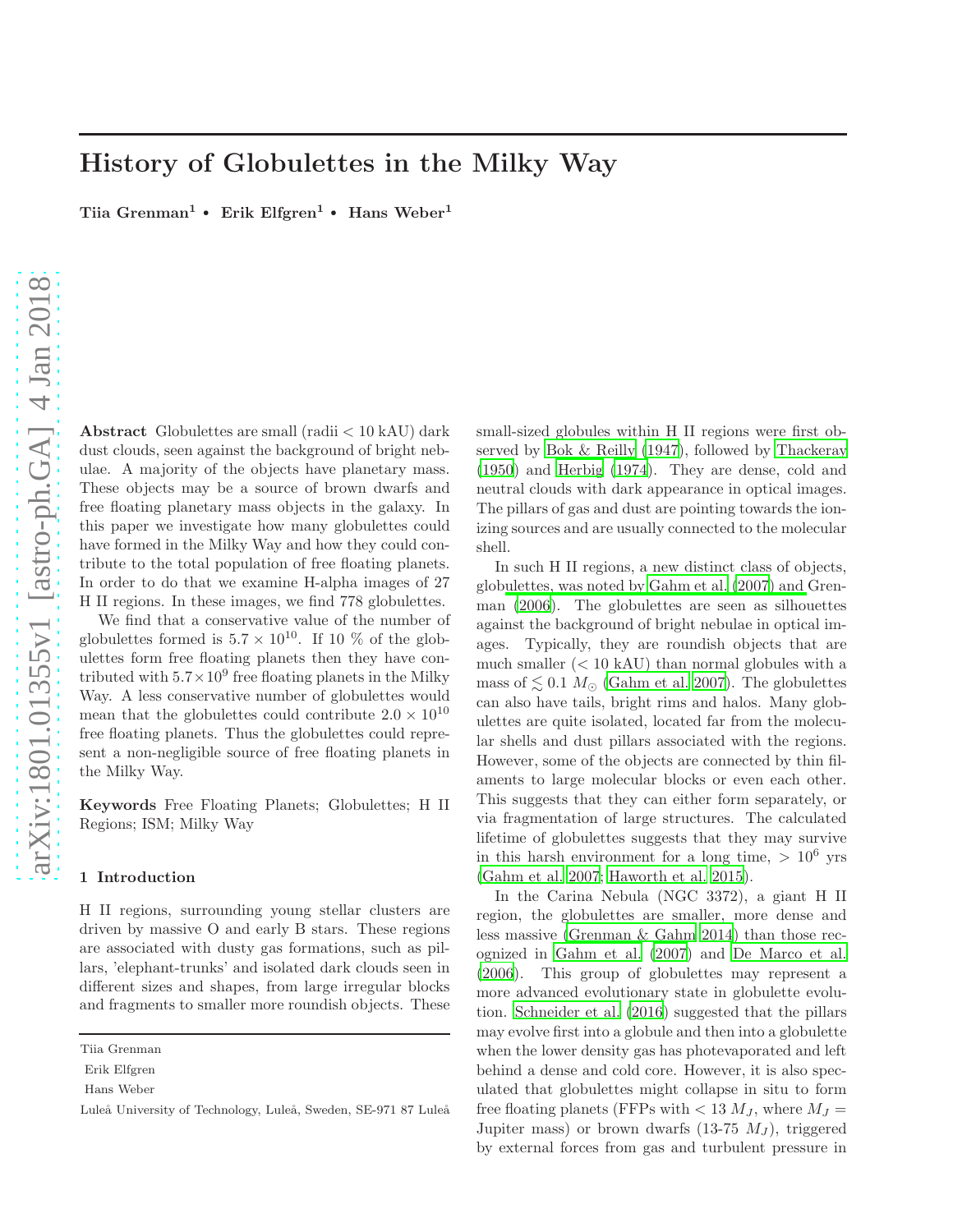the surrounding warm plasma and radiation pressure from stellar photons. In fact, the result by [Gahm et al.](#page-9-7) [\(2013](#page-9-7)) from near-infrared imaging of the Rosette Nebula, revealed very dense cores in some of the largest globulettes that might collapse to form FFPs. They also pointed out that these objects accelerate outwards from the nebula and eventually ends up in the interstellar environment.

A more recent example, where globulettes may have formed planetary mass objects was found in the Orion Nebula (M42/43, [Fang et al. 2016\)](#page-9-8). This nebula stands out by having both dark silhouette disks and bright co[mpact knots. They are known as proplyds \(](#page-10-2)O'Dell et al. [1993](#page-10-2); [O'Dell & Wong 1996;](#page-10-3) [Bally et al. 2000](#page-9-9)).

The first reports of populations of substellar objects in interstellar space came in 1995 [\(Rebolo et al. 1995;](#page-10-4) [Nakajima et al. 1995\)](#page-9-10). Since then, a number of Jupitermass FFPs and FFP candidates have been found in young cl[usters and star formation regions \(see](#page-9-11) Lucas & R[oche](#page-9-14) [2000](#page-9-11)[;](#page-9-14) [Bihain et al. 2009](#page-9-12)[;](#page-9-14) [Luhman 2012](#page-9-13)[;](#page-9-14) Liu et al. [2013](#page-9-14)[;](#page-9-15) Peña Ramírez et al. 2016[,](#page-9-15) [2012;](#page-10-6) Clanton & Gaudi [2017](#page-9-15), and references therein). Planetary mass objects [have also been found in the galactic field \(](#page-9-16)Cushing et al. [2014](#page-9-16)). Since these substellar objects are both brighter and warmer at young ages (less than 10 Myr, [Chabrier et al. 2000](#page-9-17)), these objects with masses of a few Jupiter masses can be seen e.g. in deep optical and ne[ar-infrared photometric surveys \(](#page-10-7)Zapatero Osorio et al. [2000](#page-10-7), [2017;](#page-10-8) [Quanz et al. 2010](#page-10-9)).

Another method to find objects below the deuteriumburning-mass-limit (Jupiter-sized) that are not bound to a host star is through gravitational microlensing. This type of study has been done by the Microlensing Observation in Astrophysics group (MOA-2; [Sumi et al.](#page-10-10) [2003](#page-10-10), [2011](#page-10-11); [Freeman et al. 2015\)](#page-9-18) and the Optical Gravitatio[nal Lensing Experiment \(OGLE-III;](#page-10-12) Wyrzykowski et al. [2015\)](#page-10-12).

The origin of these unbound objects is unclear. They may have formed in situ from a direct collapse of a molecular cloud by fragmentation, similar to star formation (e.g. [Silk 1977;](#page-10-13) [Bowler et al. 2011](#page-9-19)). In fact, [Fang et al. \(2016](#page-9-8)[\);](#page-9-21) [Luhman et al. \(2005](#page-9-20)[\);](#page-9-21) Boucher et al. [\(2016](#page-9-21)); [Joergens et al. \(2015\)](#page-9-22); [Bayo et al. \(2017](#page-9-23)) have found four FFPs with accretion disk. Furthermore, planetary-mass binaries, which would be almost impossible to from through planetary formation mechanisms, have also be found by e.g. Jayawardhana & Ivanov [\(2006](#page-9-24)); [Best et al. \(2017\)](#page-9-25).

FFPs may also have been formed from stellar embryos that are fragmented and photoevaporated from nearby star[s \(see e.g.](#page-10-14) [Kroupa & Bouvier 2003](#page-9-26)[;](#page-10-14) Padoan & Nordlund [2004;](#page-10-14) [Whitworth & Zinnecker 2004](#page-10-15)). They may also have been ejected after they were formed in circumstellar protoplanteray disks through gravitationa[l instabilities \(e.g.](#page-10-16) [Boss 2009](#page-9-27)[;](#page-10-16) Stamatellos & Whitworth [2009;](#page-10-16) [Li et al. 2015\)](#page-9-28). Such instabilities can be caused by a triplet star system [\(Reipurth & Mikkola](#page-10-17) [2015](#page-10-17)) or by passage through the center of a dense star cluster [\(Wang et al. 2015\)](#page-10-18).

In this work, we present results based on available images of H II-regions from the Hubble Space Telescope (HST) archive and taken with the Nordic Optic Telescope (NOT). We create a model of how many globulettes may have formed in the Milky Way over time and how many of these that contribute to the total FFPs population. We have organized the paper as follows. In Sect. [2,](#page-1-0) we present the result of both old and new H II regions investigated in the context of globulettes. We also present mean radii of histograms of globulettes for those H II regions, which contain many globulettes. In Sect. [3,](#page-4-0) the parameters that are used in our model are presented. The results and discussion regarding FFPs can be found in Sect. [4](#page-6-0) and we conclude the paper in Sect. [5.](#page-8-0)

#### <span id="page-1-0"></span>2 Archival Data and Measurements

In this work, we used archival H-alpha images of 16 H [II regions included in earlier studies by](#page-9-6) De Marco et al. [\(2006](#page-9-6)), [Gahm et al. \(2007\)](#page-9-2) and [Grenman & Gahm](#page-9-5) [\(2014](#page-9-5)). The observations in these studies are from the HST archive and the NOT. Most images were taken with the HST instruments such as ACS/WFC, WFPC2, WFPC3/UVIS, while the NOT images were taken with the ALFOSC instrument. A brief description of these instruments is given below.

- 1. The Wide Field and Planetary Camera 2 (WFPC2) field of view is covered by four cameras, each of which span  $800 \times 800$  pixels in size. Three of them are arranged in an L-shaped field and operated at a pixel scale of  $0.1''$ . The fourth one is referred to as the Planetary Camera (PC) and operates at a pixel scale of 0.046".
- 2. The Wide Field Camera 3 (WFC3) replaced the WPFC2 camera in 2009. The Ultraviolet-Visible channel (UVIS) use a mosaics of two CCDs, with 0.04 arcsec/pixel, covering a  $162'' \times 162''$  field of view. The 2 CCDs are butted together but have a  $\sim 1.4''$ gap between the two chips.
- 3. The Advanced Camera for Surveys (ACS/WFC) camera contains two CCDs of  $2048 \times 4096$  pixels glued together with a small gap of approximately 50 pixels in between. The pixel size corresponds to 0.05'' per pixel and the field of view is  $202'' \times 202''$ .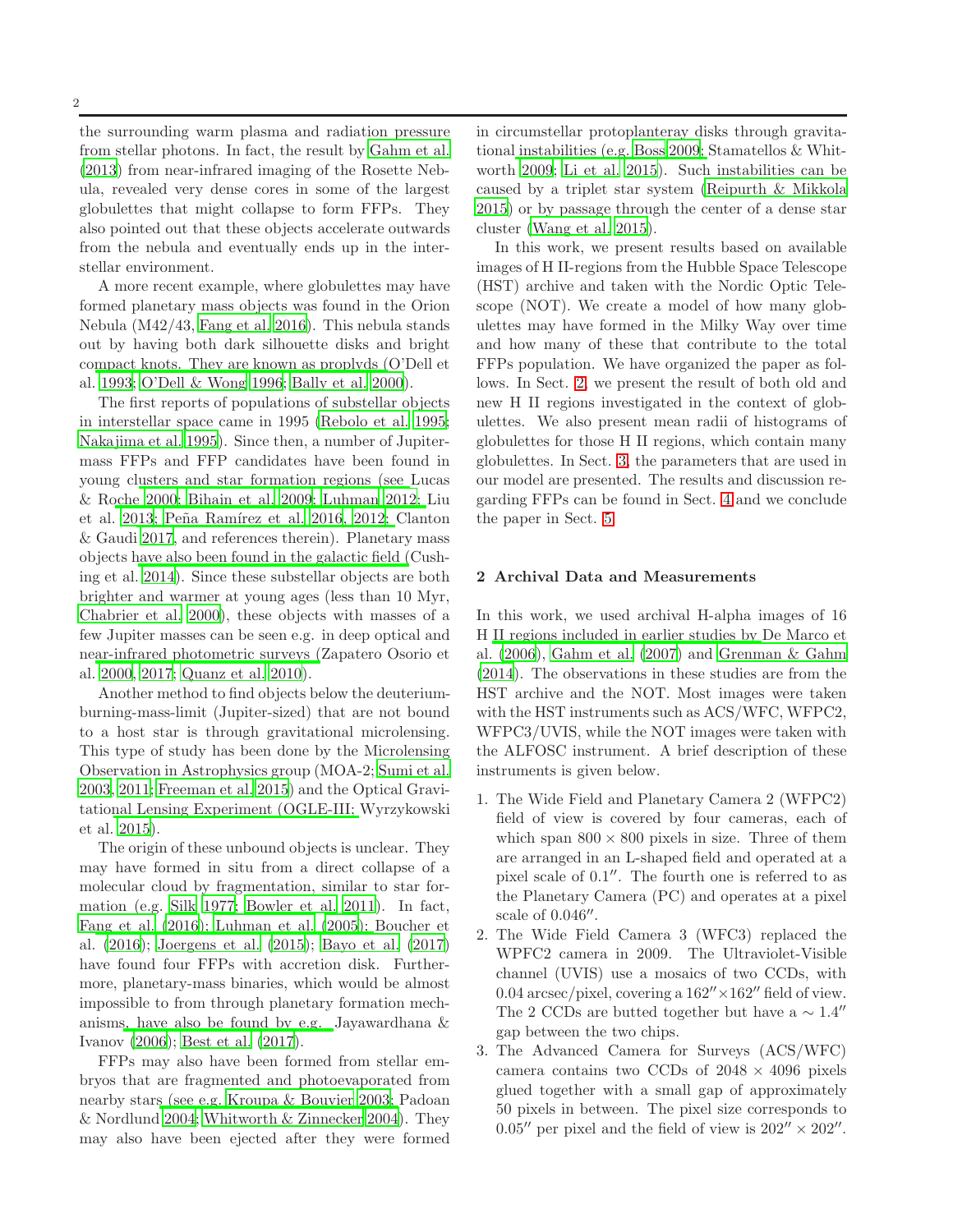

<span id="page-2-0"></span>Fig. 1 The mean radii distribution for those H II regions containing most globulettes. The histograms peak at about 0.3 kAU in M 8, 2.5 kAU in the Rosette Nebula, 0.4 kAU in M 16 and M 17, 2.5 kAU in IC 1805, 0.9 kAU in IC 2944, 1.9 kAU in NGC 281, 0.6 kAU in NGC 3372 and 1.5 kAU in NGC 2467.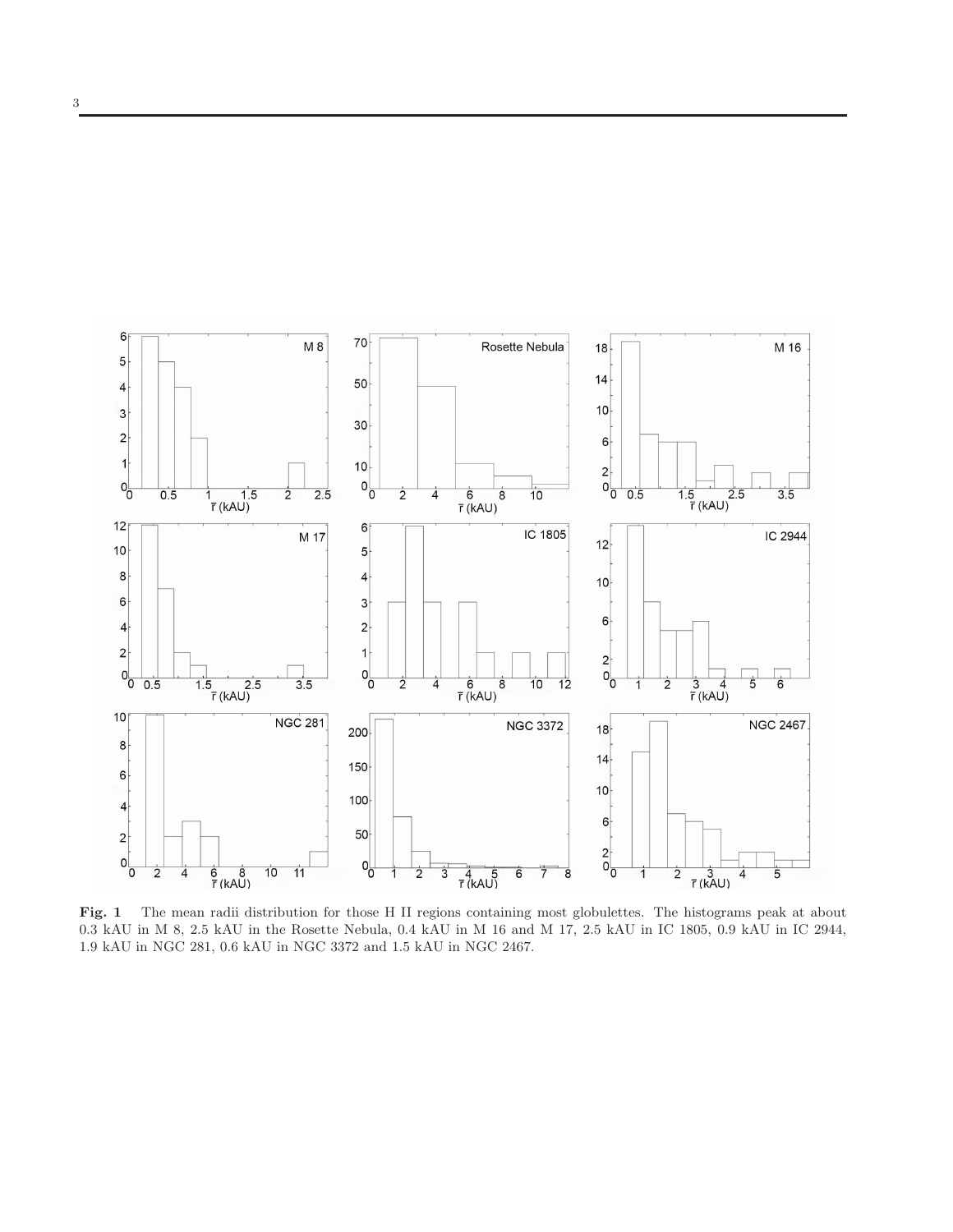<span id="page-3-2"></span>

| H II region      | Instrument                | ID                                             |
|------------------|---------------------------|------------------------------------------------|
| Gum 29           | ACS/WFC                   | 13038                                          |
| Gum 31           | WFPC2, ACS/WFC            | 10475, 9857                                    |
| Gum 38b          | WFC3/UVIS                 | 11360                                          |
| IC 434           | WFPC2, ACS/WFC            | 8874, 9741, 12812                              |
| IC 2177          | <b>ALFOSC</b>             | $N/A$ , see Gahm et al. (2007)                 |
| $\cal IC$ 2944   | WFPC2                     | 7381                                           |
| M 8              | WFPC2, ACS/WFC            | 6227, 11981, 9857                              |
| M 16             | WFPC2, ACS/WFC            | 10393, 13926, 9091, 5773                       |
| M 17             | WFPC2, ACS/WFC            | 6574, 8992                                     |
| M 20             | WFPC2                     | 9104, 11121                                    |
| $M\;42/43$       | WFPC2, ACS/WFC            | 5469, 9825, 10246                              |
| NGC 281          | WFPC2, ACS/WFC            | 8713, 10713, 9857                              |
| NGC 1977         | ACS / WFC                 | 12250                                          |
| NGC 2174         | WFPC2, ACS/WFC            | 9091,13623, 9091                               |
| NGC 2467         | WFPC2, ACS/WFC            | 9857                                           |
| NGC 3372         | WFPC2, ACS/WFC            | 6042, 11501, 13390, 13391, 13791, 10241, 10475 |
| NGC 6357         | WFPC2, ACS/WFC            | 9091, 9857                                     |
| NGC 6820         | <b>ALFOSC</b>             | $N/A$ , see Gahm et al. $(2007)$               |
| NGC 7635         | WFPC2, ACS/WFC, WFC3/UVIS | 7515,14471                                     |
| NGC 7822         | <b>ALFOSC</b>             | $N/A$ , see Gahm et al. $(2007)$               |
| S <sub>106</sub> | WFPC2, WFC3/UVIS          | 5963, 12326                                    |
| S155             | WFPC2                     | 5983                                           |
| S <sub>190</sub> | <b>ALFOSC</b>             | $N/A$ , see Gahm et al. $(2007)$               |
| S <sub>199</sub> | <b>ALFOSC</b>             | $N/A$ , see Gahm et al. $(2007)$               |
| S <sub>273</sub> | WFPC2, ACS/WFC, ALFOSC    | 8992, 5983                                     |
| S277             | WFPC2, ACS/WFC            | 5983, 8992, 9424                               |
| Rosette Nebula   | <b>ALFOSC</b>             | $N/A$ , see Gahm et al. $(2007)$               |
| 30 Doradus       | ACS/WFC, WFC3/UVIS        | 11360, 12939                                   |

Table 1 Archival HST / HLA / NOT data used

4

4. The Andalucia Faint Object Spectrograph and Camera (ALFOSC) has a field of view of 6.5', and the effective scale of the CCD detector is 0.188" per pixel.

The respective areas for the instruments WFPC2, WFC3, ACS and ALFOSC are estimated to 5, 7, 11 and 33 arcmin<sup>2</sup> . More information about each of these instruments can be found in the manuals on the HST Web site<sup>[1](#page-3-0)</sup> and in the NOT manual<sup>[2](#page-3-1)</sup>. All images in the current study are analyzed using the F656N and F658N filters, which allow for mapping circumstellar matter and detecting the dark silhouette objects, even though the F658N filter includes more nebular emission from [N II]. The HST and NOT observations from these regions are presented in Table [1.](#page-3-2)

We characterize the angular size of the globulettes by using the SAOImage DS9 program, where we fit an ellipse to each object. Then we estimate the radius  $\bar{r}$ , the mean of the semi-major and semi-minor axes, expressed in kAU. In order to get a representative size distribution, a certain number of globulettes are needed. We have set the cutoff at 17 globulettes per region, and made histograms. Figure [1](#page-2-0) shows the distributions of average radii in kAU for these H II regions. The average radii distribution of the all globulettes seems to fall off approximately exponentially.

<span id="page-3-3"></span>Using catalogues, such as [Sharpless \(1959,](#page-10-19) hereafter Sharpless  $= S$ ) and [Gum \(1955\)](#page-9-29), we have investigated 319 optically visible nebulae and found 28 H II regions that have been imaged using an H-alpha filter. These regions are listed in Table [2,](#page-4-1) Column 1, in alphabetical order with the coordinates (Columns 2 and 3) from the Simbad database[3](#page-3-3) . The main cluster designation is given in Column 4, and the distances from the Sun is given in Column 5, and the references in Column 6. The calculation of the H II nebula areas in Column 7 is described in Sect. [3.2](#page-5-0) and the calculation of the observed areas in Column 8 is described in Sect. [3.3.](#page-5-1) The next to last Column in Table [2,](#page-4-1) lists the number of globulettes found in the observed area. In the last Column the minimum detection size of an object (in AU) is given. Objects with dimensions  $\langle 3 \rangle$  pixels across are too small to be of interest [\(De Marco et al. 2006\)](#page-9-6).

<span id="page-3-1"></span><span id="page-3-0"></span><sup>1</sup>[http://www.stsci.edu/hst/HST\\_overview/instruments](http://www.stsci.edu/hst/HST_overview/instruments) <sup>2</sup><http://www.not.iac.es/instruments/alfosc>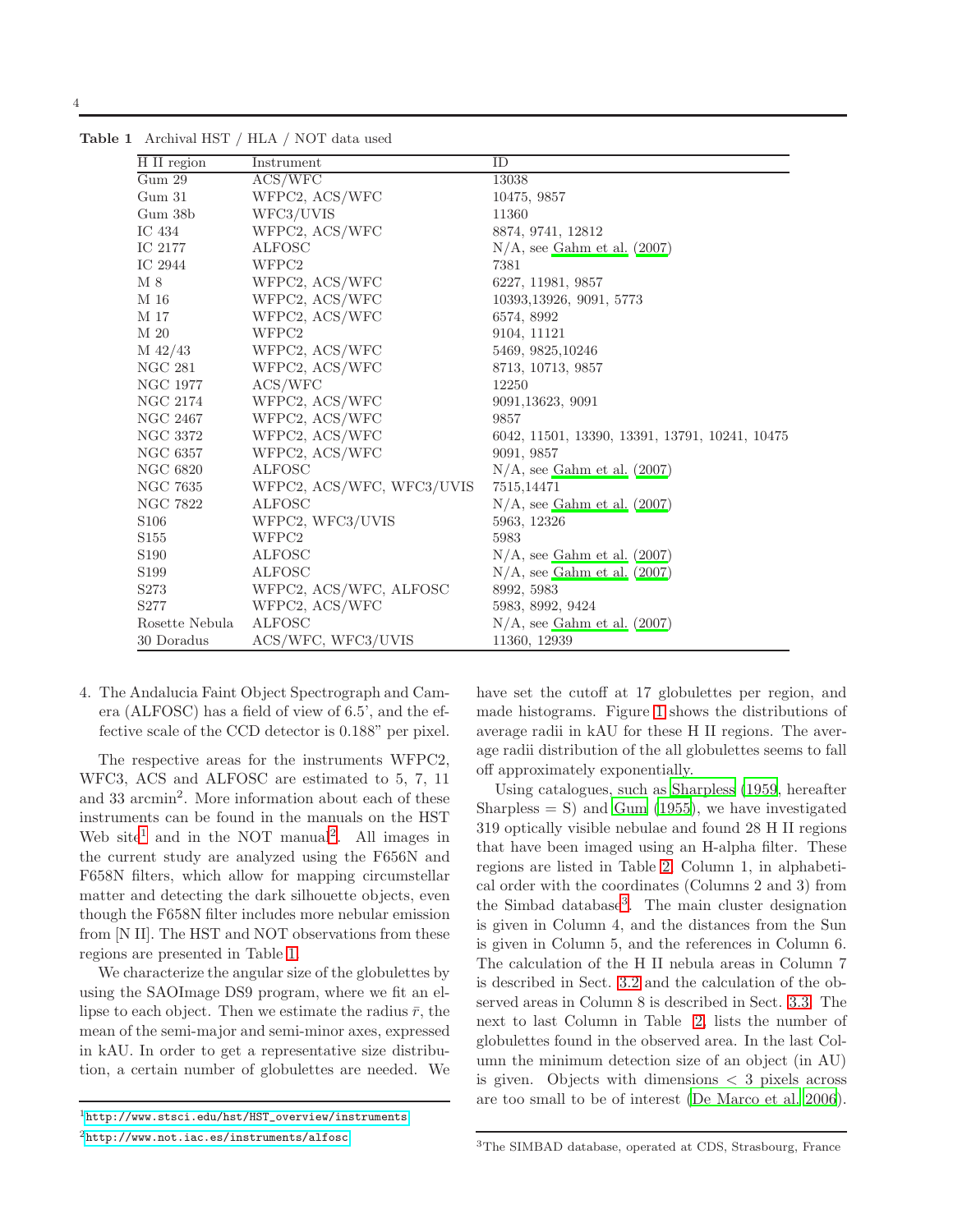| H II region         | RA        | Dec       | Main Cluster                     | Distance | Ref.           | $\overline{\text{N}}$ ebula | Obs.                  | Number                   | Detection          |
|---------------------|-----------|-----------|----------------------------------|----------|----------------|-----------------------------|-----------------------|--------------------------|--------------------|
|                     | (J2000.0) | (J2000.0) |                                  | (kpc)    |                | Area                        | Area                  | of                       | $limit**$          |
|                     |           |           |                                  |          |                | $\sum_{n=1}^{\infty}$       | $\sum_{n=1}^{\infty}$ | globulettes              | (AU)               |
| Gum 29              | 10 24     | $-5746$   | Westerlund 2                     | 4.2      | $\mathbf{1}$   | 707                         | 11                    | 10                       | 630                |
| Gum 31              | 10 37     | $-5839$   | <b>NGC 3324</b>                  | 2.3      | $\overline{2}$ | 177                         | $43\,$                | $\,7$                    | 345                |
| Gum 38b             | 11 15     | $-6115$   | <b>NGC 3603</b>                  | 6.0      | 3              | 94                          | $\overline{7}$        | $\bf 5$                  | 720                |
| IC 434              | 05 41     | $-0230$   | Sigma Orionis                    | 0.4      | $\overline{4}$ | 471                         | 86                    | $\overline{\phantom{a}}$ | $60\,$             |
| IC $2177^{\ast}$    | 07 04     | $-1027$   | N/A                              | 1.3      | 5              | 314                         | 33                    | $\bar{a}$                | 733                |
| IC 2944             | $11\ 38$  | $-6322$   | Collinder 249                    | $2.3\,$  | 6              | 1866                        | $\overline{5}$        | 34                       | 690                |
| $\mathbf{M}$ 8      | 18 03     | $-2423$   | NCC 6530, 6523                   | 1.3      | $\overline{7}$ | 1374                        | 43                    | 18                       | $195\,$            |
| M 16                | 18 18     | $-1348$   | <b>NGC 6611</b>                  | 1.8      | $\overline{7}$ | 825                         | $53\,$                | 46                       | 270                |
| M 17                | 18 20     | $-1610$   | <b>NGC 6618</b>                  | 2.0      | $\overline{7}$ | 806                         | 16                    | 23                       | $300\,$            |
| M 20                | 18 02     | $-22.58$  | NGC $6514$                       | $2.7\,$  | $\overline{7}$ | 361                         | 21                    | $\equiv$                 | $810\,$            |
| $M$ 42/43           | 05 35     | $-0523$   | NGC 1976, 1982                   | 0.41     | $\overline{7}$ | 1689                        | 639                   | 9                        | 61                 |
| <b>NGC 281</b>      | 00 52     | $+5634$   | IC 1590                          | $2.8\,$  | 8              | 589                         | $32\,$                | 18                       | 420                |
| <b>NGC 1977</b>     | 05 35     | $-0449$   | NGC 1973, 75                     | 0.41     | 9              | 314                         | 44                    | $\equiv$                 | $61\,$             |
| <b>NGC 2174</b>     | 06 09     | $+2030$   | NGC 2175, 75s                    | $2.2\,$  | 12             | 589                         | $35\,$                | 15                       | 330                |
| <b>NGC 2467</b>     | 07 52     | $-2625$   | Haffner18ab,19                   | 5.0      | 10             | 467                         | 16                    | 59                       | 750                |
| <b>NGC 3372</b>     | 10 44     | $-5953$   | Tr14/15/16,                      | 2.9      | 11             | 10179                       | 953                   | 343                      | 435                |
|                     |           |           | Bo10/11, Cr232,                  |          |                |                             |                       |                          |                    |
|                     |           |           | Cr234/228                        |          |                |                             |                       |                          |                    |
| <b>NGC 6357</b>     | 17 26     | $-3412$   | Pis 24, ESO 392-11               | 1.7      | $\overline{7}$ | 911                         | 17                    | 11                       | 255                |
|                     |           |           | ESO 393-13                       |          |                |                             |                       |                          |                    |
| NGC $6820^*$        | $19\ 42$  | $+2305$   | <b>NGC 6823</b>                  | 1.9      | 13             | 707                         | $53\,$                | $\mathbf{1}$             | 1072               |
| <b>NGC 7635</b>     | 23 20     | $+61$ 12  | [BDS2003]44                      | 2.4      | 14             | 94                          | 37                    | $\overline{4}$           | $\boldsymbol{288}$ |
| NGC 7822*           | 00 01     | $+67\ 25$ | Berkeley 59                      | 0.91     | 12             | 1884                        | 72                    | 9                        | $513\,$            |
| S106                | 20 27     | $+37\ 22$ | <b>S106 IR</b>                   | 1.7      | 15             | $\boldsymbol{3}$            | 13                    | $\frac{1}{2}$            | $\,204$            |
| S155                | 22 58     | $+62$ 31  | CepIII                           | 0.84     | 12             | 1178                        | 10                    |                          | 252                |
| $S190*$             | 02 32     | $+6127$   | IC 1805                          | 2.0      | 12             | 5281                        | 189                   | 18                       | 1128               |
| $\mathrm{S}199^*$   | 02 51     | $+6024$   | IC 1848, Cl34                    | 1.8      | 12             | 5089                        | 66                    | $\overline{\phantom{a}}$ | 1015               |
| $\mathrm{S}273^{*}$ | 06 41     | $+0953$   | <b>NGC 2264</b>                  | 0.91     | $\overline{7}$ | $2\,672$                    | 126                   | $\bar{a}$                | 136                |
| S277                | 05 42     | $-0155$   | <b>NGC 2024</b>                  | 0.41     | $\overline{7}$ | 491                         | 107                   | 3                        | 61                 |
| Rosette Nebula*     | 06 31     | $+0457$   | <b>NGC 2244</b>                  | 1.4      | 16             | 5281                        | 570                   | 145                      | 790                |
| LMC:                |           |           |                                  |          |                |                             |                       |                          |                    |
| 30 Doradus          | 06 31     |           | $+04\;57\quad\mathrm{NGC}\;2070$ | 50       | 17             | 176                         | 132                   | 176                      | 2000               |

<span id="page-4-1"></span>Table 2 List of H II regions investigated

<sup>∗</sup>H II regions from [Gahm et al. \(2007\)](#page-9-2)

∗∗The minimum detection size (diameter in AU) of an object, defined as 3 pixels in this article.

References.  $-$  (1) Vargas Álvarez et al. 2013; (2) [Ohlendorf et al. 2013](#page-10-21); (3) [Brandner e](#page-9-30)t al. [2000;](#page-9-30) (4) [Mookerjea et al. 2009](#page-9-31); (5) [Bica et al. 2003](#page-9-32); (6) [Sana et al. 2011](#page-10-22); (7) [Feigelson et al. 2013](#page-9-33), and reference therein; (8) [Sato et al. 2008;](#page-10-23) (9) [Menten et al. 2007;](#page-9-34) (10) [Yadav et al. 2015](#page-10-24)[; \(11\)](#page-10-25) [Hur et al. 2012;](#page-9-35) [\(12\)](#page-10-25) [Foster & Brunt 2015](#page-9-36)[; \(13\)](#page-10-25) [Kharchenko et al. 2005](#page-9-37)[; \(14\)](#page-10-25) [Moore et al. 2002](#page-9-38)[; \(15\)](#page-10-25) Schneider et al. [2007;](#page-10-25) (16) [Hensberge et al. 2000](#page-9-39); (17) Pietrzyński et al. [2013](#page-10-26)

For the NOT observations, there are no objects with a diameter of less than 9 pixels, which means that they are also clearly resolved. The Carina Nebula, Rosette Nebula and 30 Doradus contain the most globulettes. 30 Doradus is an example of a low metallicity region in the Large Magellinic Cloud (LMC) and we do not consider it in our calculation of globulettes within the Milky Way.

Some of the nebulae are giant H II regions, like Carina Nebula and 30 Doradus. In these regions, the Lyman continuum flux is  $> 10^{50}$  photons per second (Moisés et al. 2011). There is also a young ultracompact H II region, S106 [\(Crowther & Conti 2003](#page-9-41)) in our list, where the ionized star is a pre-main sequence star embedded in its molecular cloud [\(Noel et al. 2005](#page-9-42)). Most of the regions are relatively nearby  $(d < 4$  kpc) and they are relatively young  $(\leq 5 \text{ Myr})$ . The distances are based on the references cited below in Table [2.](#page-4-1)

## <span id="page-4-0"></span>3 Model Parameters

In this section we define the different parameters needed to model the number of globulettes as shown in Ta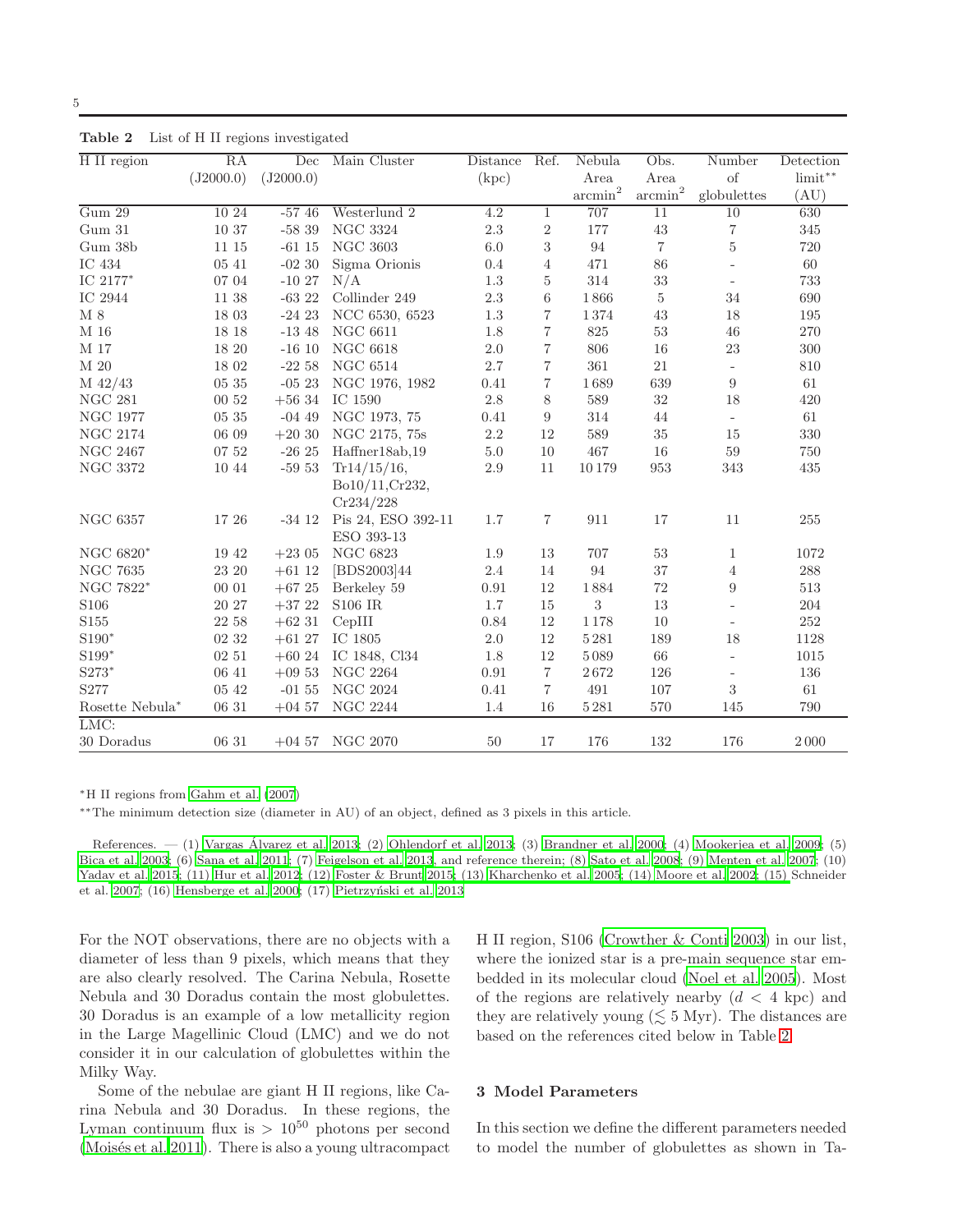ble [3.](#page-7-0) To illustrate the methodology of this work we chose the Rosette Nebula as a representative example, because it contains only one main cluster, is symmetric and hold a large amount globulettes. An overview of the [Rosette Complex can be found in](#page-10-27) Román-Zúñiga  $\&$ Lada [\(2008](#page-10-27)).

#### <span id="page-5-2"></span>3.1 Young Universe and H II Formation Rate

6

From model calculations we know that within the first relic H II regions, the massive metal free Population III (Pop III) stars evacuated the primordial gas from their minihalos [\(Kitayama et al. 2004](#page-9-43); [Alvarez et al. 2006;](#page-9-44) [Abel et al. 2007](#page-9-45)). As the Pop III stars ended in supernova explosions, the Universe's intergalactic medium got [progressively enriched with heavy metals \(i.g.](#page-9-46) Greif et al. [2007;](#page-9-46) [Wise & Abel 2008](#page-10-28)) and dust.

Cosmological simulations suggest that once the gas reaches the minimum or 'critical' metallicity in the range  $10^{-6}$ - $10^{-3.5}Z_{\odot}$  which allows for more efficient cooling. An example of a low metallicity Pop II environment is the Large Magellanic Cloud (LMC), where the metallicity is  $\sim 0.5 Z_{\odot}$  [\(Rolleston et al. 2002\)](#page-10-29).

In [Som et al. \(2015,](#page-10-30) Figure 11) these different metallicity values correspond to  $T_0 \sim 12$  Gyr, which we set as our starting point for the calculations of the number of globulettes in the Milky Way.

In the early Universe, the formation rate of the H II regions was higher than it is now. We assume that it is proportional to the Star Formation Rate (SFR), which combined with the present day gives us the formation rate [of H II regions in the early Universe.](#page-9-47) Marasco et al. [\(2015](#page-9-47), Figure 1), show an overview of the SFR evolution as a function of time, where the current SFR is about  $\sim 5 M_{\odot}/yr$ . We estimate the total area under the curve, which gives us the average SFR between now and 10 Gyrs ago, which is twice as big as the H II production is today. We call this correction factor  $f_{HII}$ , see Table [3.](#page-7-0)

## <span id="page-5-0"></span>3.2 Shapes and Areas of H II Regions

H II regions vary in their morphology and the nebulae examined here are either roughly circular, elliptical or irregular. The angular sizes for each H II region were measured from large scale DDS images (POSS II/UKSTU) taken through the red filter, with a plate scale of  $\sim 1$ " per pixel, available in Aladin, an inter-active software Sky Atlas<sup>[4](#page-10-31)</sup>. Thereafter, the area, in arcmin<sup>2</sup> , for each H II region was estimated, see Table [2](#page-4-1) (Column 7), where the radii were defined as the

geometric mean,  $\sqrt{ab}$ , where a and b are half the apparent major and minor axes. Here, the shape of the Rosette Nebula is assumed to be circular with an area of 5 281 arcmin<sup>2</sup> . The total area of the 27 H II regions was estimated to  $A_{tot} = 44413$  arcmin<sup>2</sup>.

#### <span id="page-5-1"></span>3.3 Observed Areas of the H II Regions

The DDS images of the 28 H II regions from the HST archive AstroView were overlaid with the HST apertures while the survey done with the NOT is described in [Gahm et al. \(2007](#page-9-2)). The observed area (Column 8 in Table [2\)](#page-4-1) was calculated in arcmin<sup>2</sup> for each nebula. For the Rosette Nebula the area was estimated to be 570 arcmin<sup>2</sup> and the total observation area of the 27 regions,  $A_{obs}$  is about 3297 arcmin<sup>2</sup>.

#### <span id="page-5-4"></span>3.4 Objects behind the H II regions

We can only detect globulettes in front of the H II regions, while objects on the remote side are covered by nebular emission or hidden behind the foreground obscuring shell. Therefore, we assume that the backside of the nebula contains as many globulettes as we observe in front of the nebula. This gives a correction factor of  $f_B = 2.$ 

#### <span id="page-5-3"></span>3.5 Age Estimate of the H II Regions and Globulettes

An H II region lasts only as long as the main sequence lifetimes of its ionizing star(s), i.e. 2-4 million years, before the radiation pressure from the hot young stars eventually drives most of the gas away and the nebula disperses. However, H II regions can live longer either in large star forming regions, involving multiple clusters, progressive star formation (e.g. the Carina Nebula, [Smith et al. 2010](#page-10-32)) or when there is a spread in stellar ages, with co-existing younger ( $\sim 1$  Myr) and older (∼10 [Myr\) stars. Two examples are Gum 38b \(](#page-9-48)Beccari et al. [2010](#page-9-48)) and M 16, which have cluster mean ages of about 2 Myrs but where one of the massive members is about 6 Myrs old [\(Hillenbrand et al. 1993\)](#page-9-49). Thus by taking these conditions into account, the mean life time,  $T_{HII}$ , for H II regions is assumed to be 5 Myrs.

The lifetimes of globulettes can be estimated to 4 Myrs, see Sect[.1.](#page-0-0)

### <span id="page-5-5"></span>3.6 Spatial Resolution and Distance Correction

The spatial resolution of the ground based instrument NOT is lower than that of the HST. The practical globulette observation limit for the NOT telescope is about 0.8", whereas the observation limit for the HST

<sup>4</sup>http://aladin.u-strasbg.fr/aladin.gml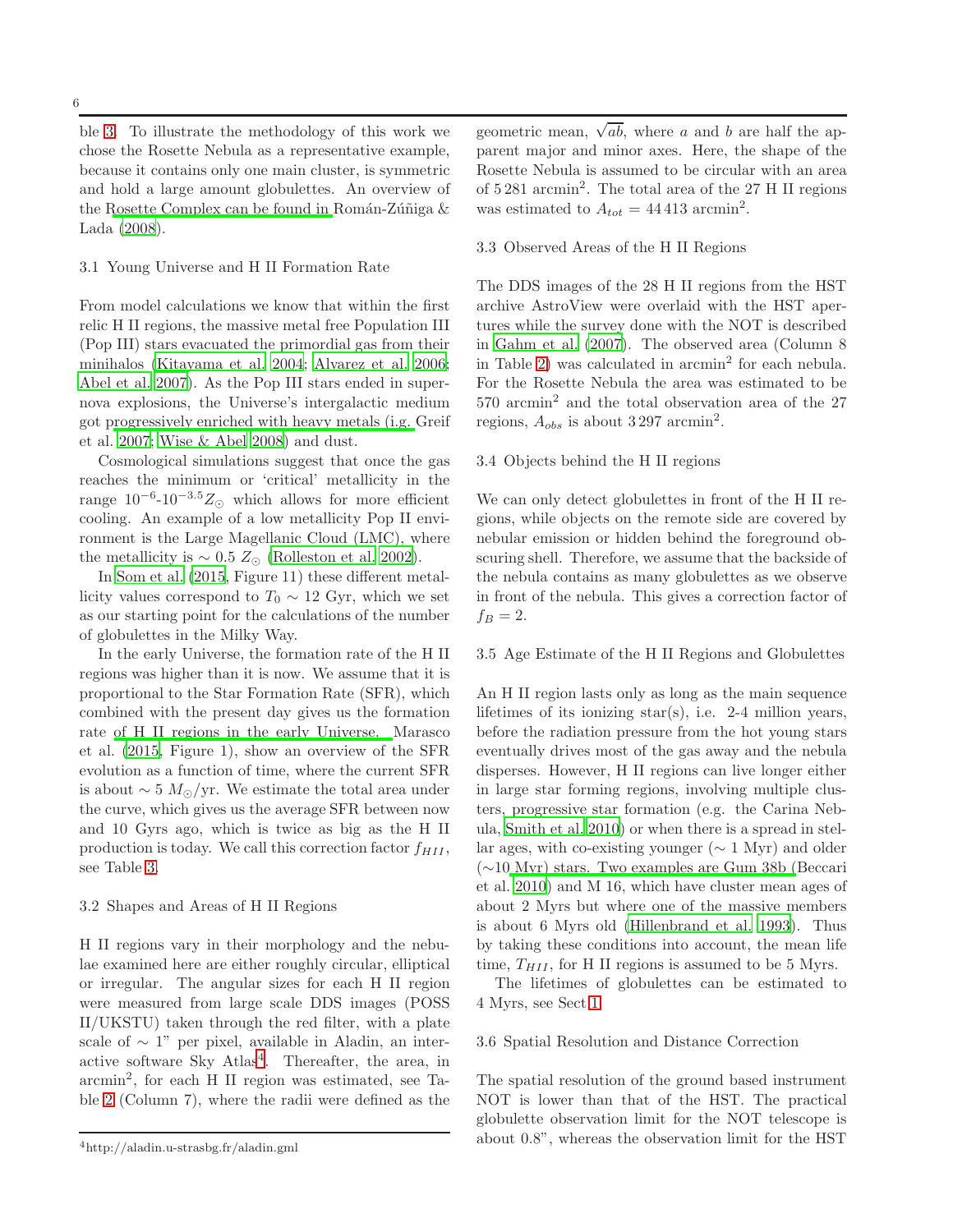is about 0.15". Thus we need to compensate for the objects that are below the resolution treshold for the NOT telescope. A histogram of the distributions of radii observed with the different instruments is shown in Figure [2.](#page-6-1) The most significant NOT region is the Rosette nebula, which has an observation limit of  $r =$  $0.8'' \times 1.4 \text{ kpc} = 1.12 \text{ kAU}$ . The are about as many objects above this limit in the figure as there are objects below. Therefore, the correction factor for the Rosette nebula is  $f_s \approx 2$ . For the other NOT regions, the correction factor would be only slightly different. An approximate value for the total number of globulettes within the NOT regions is  $G_{NOT} = f_S \times 173 = 346$ . Furthermore, some H II regions lie closer to us than others which means that we need to compensate for the missing objects at large distances. From Figure [2,](#page-6-1) we see that the detection limit radii is ∼ 200 AU for the more nearby regions. The only regions that are further away are NGC 2467 and Gum 38b. If we assume that doubling the distance, doubles the detection limit, the limit would be at 400 AU. In Figure [2,](#page-6-1) we see that this correction between 200 to 400 AU would correspond to 12% if we assume that the distribution is similar. This factor also only applies to the two regions further away. Thus, this correction factor is negligible for the current data set.

#### <span id="page-6-2"></span>3.7 Number of H II Regions in the Milky Way

H II regions evolve with time; from hypercompact (linear size  $\lt 0.01$  pc; e.g. [Kurtz & Franco 2002](#page-9-50)) to ultracompact  $( $0.1$  pc; e.g. [Kim & Koo 2003\)](#page-9-51) to com$ pact (0.1-1 pc [Wood & Churchwell 1989\)](#page-10-33) and then finally to extended H II regions  $(> 1 pc;$  [Mellema et al.](#page-9-52) [2006](#page-9-52)). The evolutionary stage of a region is inferred from observations in several spectral windows. The most [complete catalog today is compiled by](#page-9-53) Anderson et al. [\(2014](#page-9-53), [2015](#page-9-54)), where about 8 000 H II regions and H II region candidates in the Milky Way are registered.



<span id="page-6-1"></span>Fig. 2 Distribution of average measured radii for all globulettes found in the H II regions, expressed in kAU. The detection limit of 0.4 kAU is also marked in figure.

A round figure on the total number of H II regions can be 10 000 (L. D. Andersson, personal communication, 2016).

### <span id="page-6-0"></span>4 Results and Discussion

In this section, we establish a model equation for the number of globulettes that have been formed in the history of the Milky Way. We also discuss how many FFPs may form from globulettes by taking account different parameters. In addition, we also discuss briefly the role played by giant H II regions, like the Carina nebula and 30 Doradus, for producing globulettes in the early Milky Way.

In our scenario, the first globulettes were formed roughly 12 Gyr ago, when there was enough metallicity to create dust, (cf. Sect. [3.1\)](#page-5-2). We estimate that H II regions were 2 times more abundant in the early Milky Way than they are now (cf. Sect. [3.1\)](#page-5-2) and that the number of H II regions,  $n_{HII}$ , today is about 10000 (cf. Sect. [3.7\)](#page-6-2). Globulette production can take place when the H II region is still young,  $\lesssim$  5 Myrs (cf. Sect. [3.5\)](#page-5-3) and we assume that we can find a similar amount of objects also on the backside of the nebulae (cf. Sect. [3.4\)](#page-5-4). The lifetime of globulettes was estimated to 4 Myrs. The spatial resolution was lower in seven of the H II regions and according Sect. [3.6,](#page-5-5) the actual number of globulettes, present in these regions, was estimated to 346 objects.

We list 27 H II regions, where the total area was estimated to  $44413$  arcmin<sup>2</sup> and an observed area of  $3297$ arcmin<sup>2</sup> . The total number of gloublettes was calculated as  $G_{Tot} = G_{NOT} + G_{HST} = 951$  and the average number of globulettes per H II region was estimated to be about 35. According to our model, the number of



<span id="page-6-3"></span>Fig. 3 Size distribution of the 176 globulettes in 30 Doradus in terms of the mean radii. The distribution peaks at  $\sim$  5.7 kAU. A few larger objects (> 10 kAU) where not included in this study.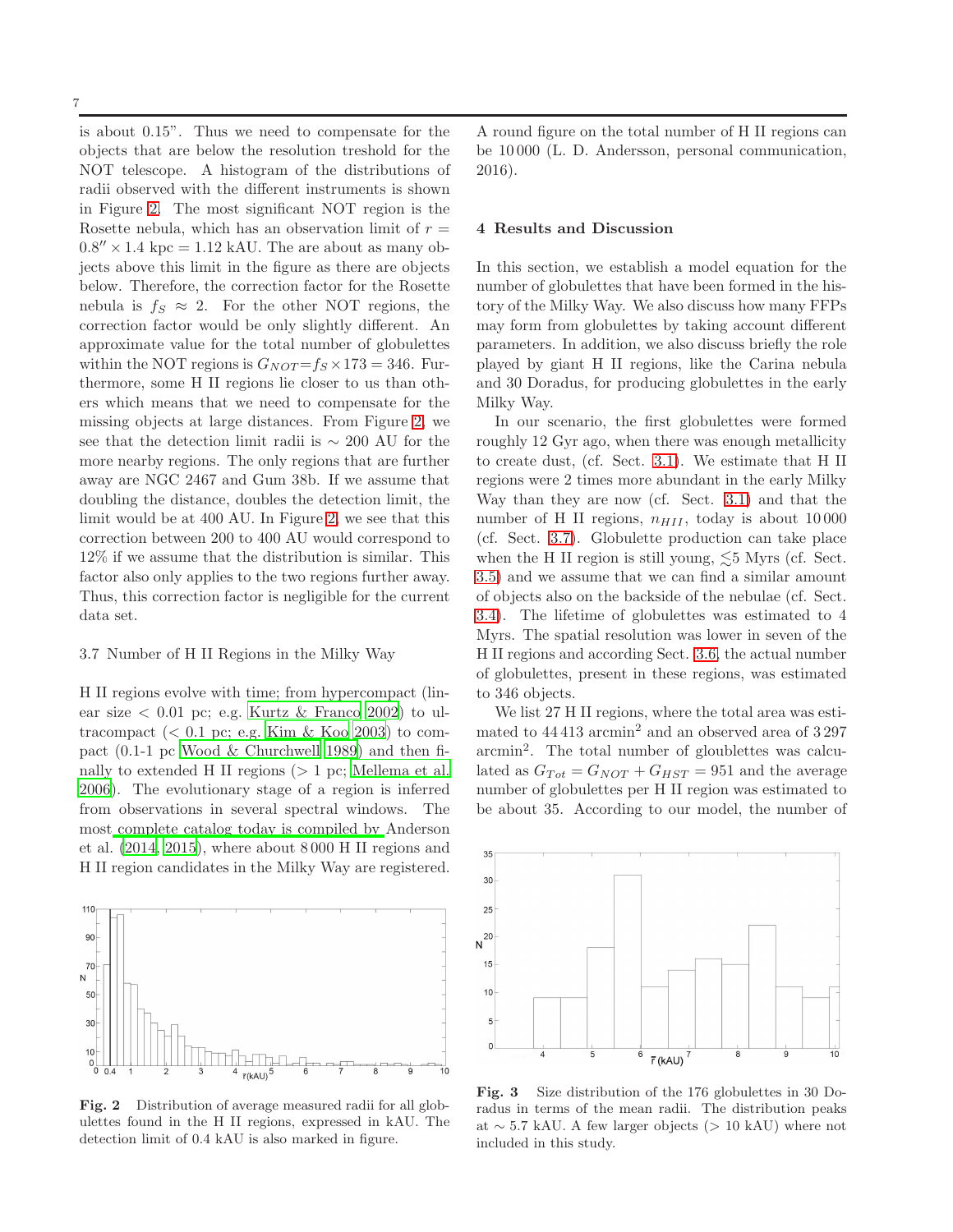<span id="page-7-0"></span>

| Parameters/ | Numerical      | Description                                                     | Section   |
|-------------|----------------|-----------------------------------------------------------------|-----------|
| Symbols     | Values         |                                                                 |           |
| $N_{HII}$   | 27             | Number of analyzed Galactic H II regions                        | Table $2$ |
| $T_0$       | 12             | Starting point in time for the model (Gyrs)                     | 3.1       |
| $f_{HII}$   | $\overline{2}$ | Correction for more H II regions in the early Milky Way         | 3.1       |
| $A_{tot}$   | 44413          | Total area of 27 H II regions ( $\arcsin^2$ )                   | 3.2       |
| $A_{obs}$   | 3297           | Total observed area of 27 H II regions $(\text{arcmin}^2)$      | 3.3       |
| $f_B$       | $\overline{2}$ | Correction factor for globuletter on the backside of the nebula | 3.4       |
| $T_{HII}$   | 5              | Lifetime of H II regions (Myrs)                                 | 3.5       |
| $T_{glob}$  | 4              | Lifetime of a globulette (Myrs)                                 | 3.5       |
| $f_S$       | $\overline{2}$ | Correction factor between HST and NOT instruments               | 3.6       |
| $G_{NOT}$   | 346            | Corrected number of globulettes observed with NOT               | 3.6       |
| $G_{HST}$   | 605            | Total number of HST globulettes                                 | Table 2   |
| $n_{HII}$   | 10000          | Number of H II regions (present time)                           | 3.7       |
| $G_{Tot}$   | 951            | Total corrected number of globulettes                           | 4         |

Table 3 Numerical values used in the calculations

<span id="page-7-1"></span>globulettes that have formed in the history of the Milky Way (MW) is

$$
G_{MW} = \frac{T_{II}}{T_{glob}} \cdot \frac{T_0}{T_{HII}} \cdot n_{HII} \cdot f_B \cdot f_{HII} \cdot \frac{A_{tot}}{A_{obs}} \cdot \frac{G_{tot}}{N_{HII}}. (1)
$$

Using the numerical values from Table [3](#page-7-0) we get a total number of globulettes  $5.7 \times 10^{10}$  formed in the Milky Way over time, which can be considered a conservative value. It is currently not known what fraction of the globulettes that form FFPs. Their mass and density are likely to affect this fraction but to what extent is currently unknown. Neverthless, if we assume that  $1\%$ or 10 % of the globulettes form FFPs, then the number of FFPs originating from globulettes is  $5.7 \times 10^8$  and  $5.7 \times 10^9$ , respectively.

The MOA-2 Galaxtic bulge microlensing survey [\(Sumi et al. 2011\)](#page-10-11) found that the Jupiter-sized FFPs are about 1.8 times as common as main-sequence stars. These planets are unbound or bound but very distant >100 AU from any star. It is unclear if some of these objects are low-mass brown dwarfs or super-Jupiters. The difference between these classes of objects is not well defined [\(Luhman 2012;](#page-9-13) [Giannini & Lunine 2013\)](#page-9-55). However the population of these objects is expected to arise from a variety of processes, such as in situ formation or fr[om the core accretion theory, see](#page-10-34) Veras & Raymond [\(2012](#page-10-34)) and Sect. [1.](#page-0-0) However, the number of Jupiter-sized FFPs by [Sumi et al. \(2011](#page-10-11)) may be overestimated, due to blending or red noise in the data [\(Bachelet et al. 2015](#page-9-56)) or the distribution of the timescale of mircolensing events [\(Di Stefano 2012\)](#page-9-57). Furthermore, [Clanton & Gaudi \(2017](#page-9-15)) also found a slightly lower value (1.2-1.4) of FFPs per main sequence star. Recently, Mróz et al. (2017) found, using microlensing, 0.25 per star as an upper limit on the number of Jupiter sized planets.

A more conservative estimate of the number of Jupiter-s[ized planets has been calculated by](#page-10-35) Tutukov & Fedorova [\(2012\)](#page-10-35) and more recently by [Ma et al. \(2016\)](#page-9-59), where the FFP population is found to be  $\sim 1.8 \cdot 10^{-3}$ of the stellar population, which corresponds to  $\sim 10^8$ a total number of FFPs. However, these FFPs candidates originate in protoplanetary disks, while the FFPs considered here are formed in situ. Their value is less than the observed value of [Sumi et al. \(2011](#page-10-11)) but it is comparable to our result if 1% of the globulettes form FFPs.

If we increase the factors  $f_{HII} = 2 \rightarrow 3, f_s = 2 \rightarrow$ 5 and  $f_B = 2 \rightarrow 3$ , equation [\(1\)](#page-7-1) would yield about  $2.0 \times 10^{11}$  globulettes. Then by assuming that 10 % of the globulettes form FFPs, the globulettes would then contribute to about 11 % of all FFPs, as estimated by [Sumi et al. \(2011\)](#page-10-11).

A number of candidates of brown dwarfs and Jupiter mass objects have been found in several nearby, young star clusters and star-forming regions. [Drass et al.](#page-9-60) [\(2016](#page-9-60)) have found 160 isolated planetary mass object candidates in the Orion Nebula. However, we only observe 9 dark objects in this H II region. This can be compared to the Rosette Nebula, where we have 16 times more objects in a smaller area.

We note that the total observed area of the H II regions is only 7 % of the total nebula area, and in the 27 H II regions there are 18 nebulae with < 18 observed globulettes and 8 nebulae with no observed globulettes. In these nebulae, the surveys could simply have missed them or the enivronment might not be favorable for globulette formation.

In 30 Doradus, which is the closest extragalactic source, many filaments and dust clumps in differ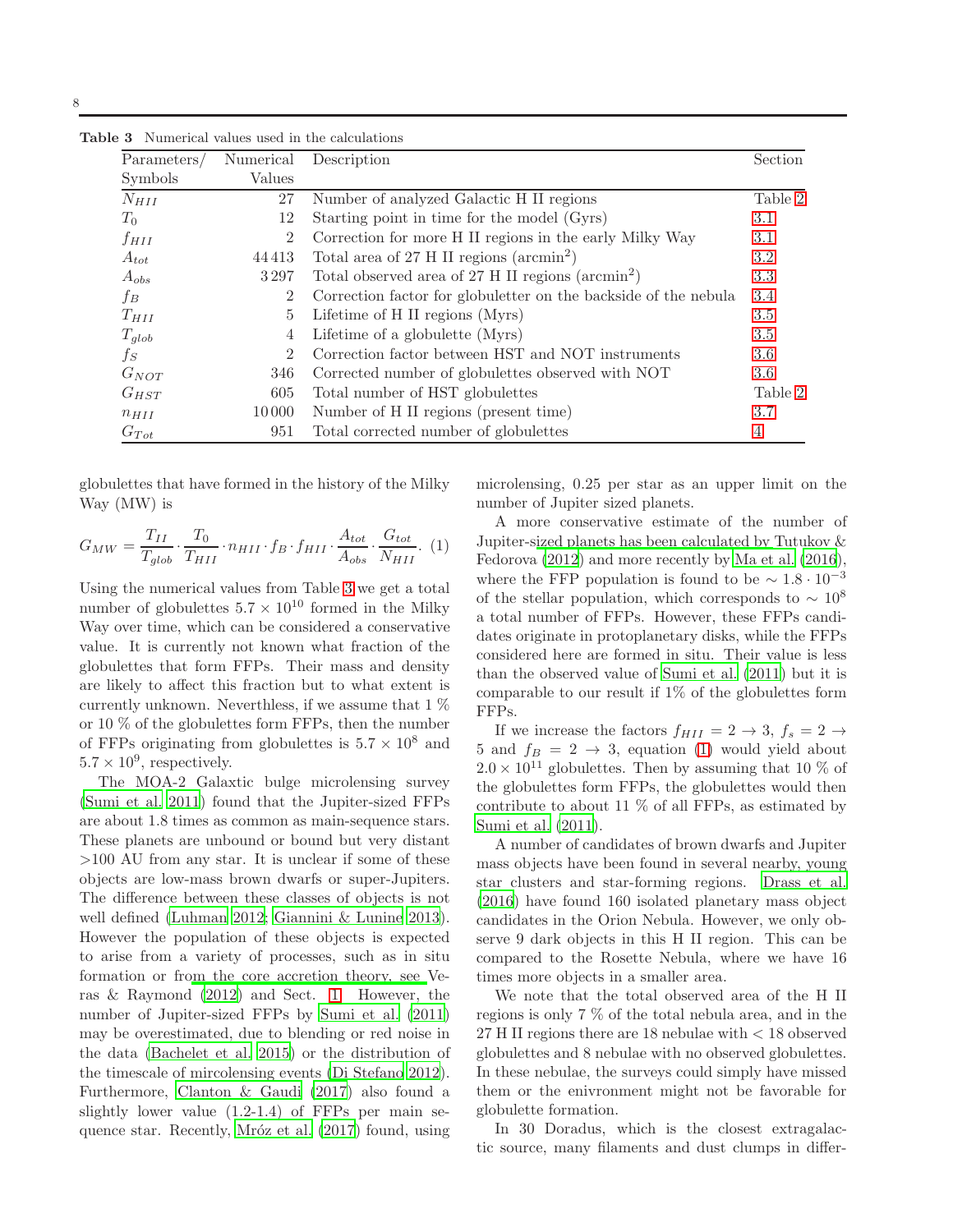ent sizes have been observed [\(Indebetouw et al. 2013;](#page-9-61) [Chevance et al. 2016](#page-9-62)). In this nebula, we discovered 176 globulettes with mean radii less than 10 kAU. Their size distribution is shown in Figure [3](#page-6-3) with a peak at about  $\sim$  5.7 kAU. Compared to the globulettes in H II regions within the Milky Way, these globulettes are rather large. Due to its far distance, the detection limit of the objects in the 30 Doradus is about 4 kAU, which means that all smaller globulettes have escaped detection.

#### <span id="page-8-0"></span>5 Conclusions

In this paper we have examined 319 H II regions, whereof 28 were observed with a narrowband H-alpha filter. In these H II regions, we have identified small roundish objects, globulettes, which appear dark in the H-alpha images. We summarize the present work as follows;

- 1. The total area and observed area of the 27 H II regions was estimated to  $44413$  armin<sup>2</sup> and to  $3297$ arcmin<sup>2</sup> , respectively.
- 2. We estimated the mean radii for each globulette found in the H II regions. The majority of objects have radii < 10 kAU but most seem concentrated around  $\sim$  0.5 kAU.
- 3. Amongst the 27 H II regions, there are 18 nebuale with < 18 observed globulettes and 8 nebula with no observed globulettes.
- 4. In the 30 Doradus, the mean radii had a peak at  $\sim$ 5.7 kAU, which was higher than the regions within the Milky Way.
- 5. The total amount of globulettes was estimated to 778 and by correcting for the factor  $f_s$  (resolution difference between HST and NOT), the number of globulettes was estimated to 951, which gives an average of 35 globulettes per H II region.
- 6. Our model gives a conservative estimate on the number of globulettes formed in the history of the Milky Way to about  $5.7 \times 10^{10}$ . A less conservative estimate gives  $2.0 \times 10^{11}$  globulettes.
- 7. The globulettes could therefore represent a nonnegligible source of the FFPs in the Milky Way. For example, if 10 % of the globulettes of our less conservative estimate form FFPs, then the globulettes would contribute to about 11 % of all FFPs, as estimated by [Sumi et al. \(2011\)](#page-10-11).

Acknowledgements We wish to thank professor Gösta Gahm for many fruitful discussions. We also wish to aknowledge the data provided by the NASA/ESA Hubble Space Telescope (HST), obtained at the Space Telescope Science Institute as well as the Nordic Optical Telescope (NOT).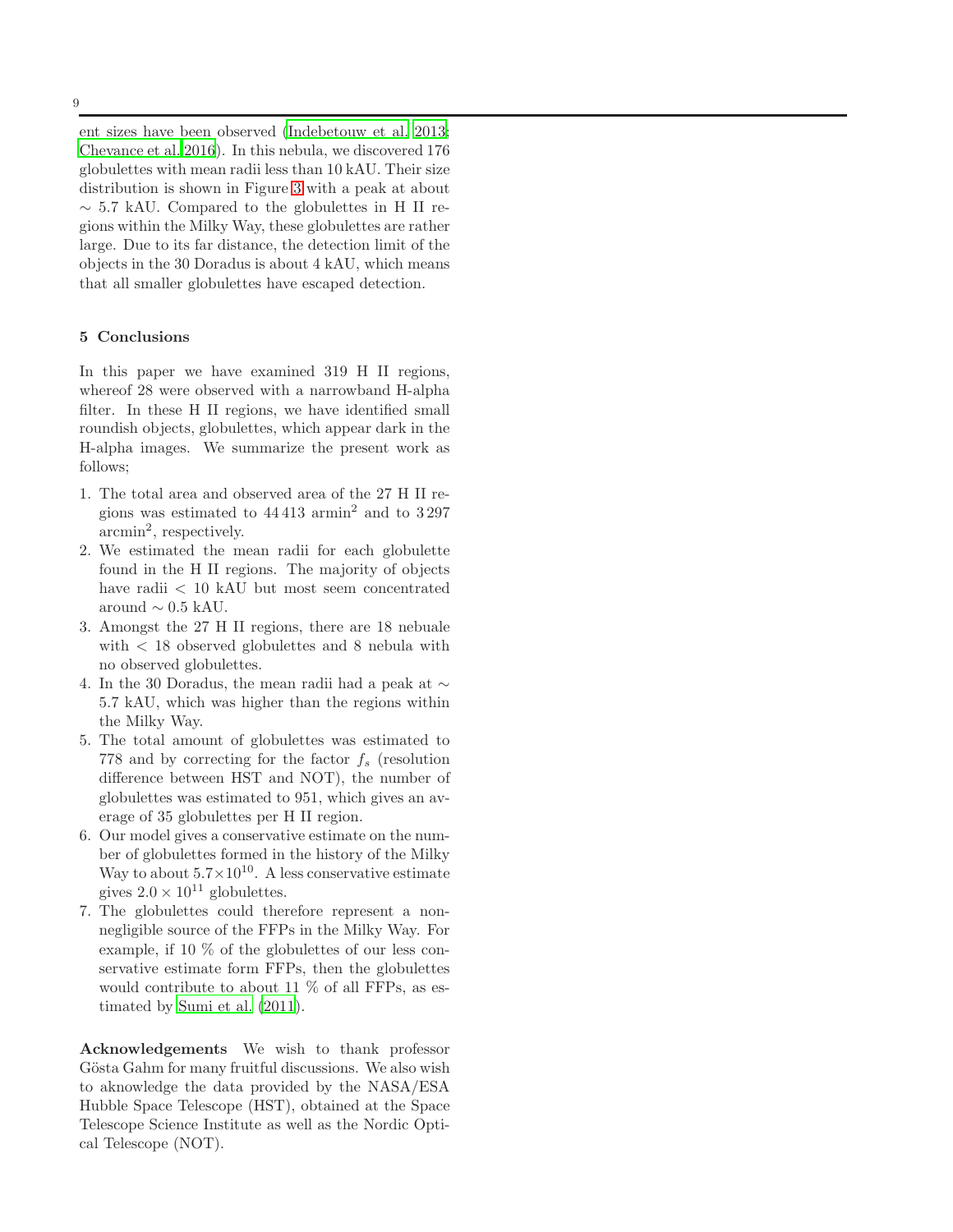#### References

- <span id="page-9-45"></span>Abel, T., Wise, J. H., & Bryan, G. L.: Astrophys. J. Lett. 659, L87 (2007)
- <span id="page-9-53"></span>Anderson, L. D., Bania, T. M., Balser, D. S., et al.: Astrophys. J. Suppl. Ser. 212, 1 (2014)
- <span id="page-9-54"></span>Anderson, L. D., Armentrout, W. P., Johnstone, B. M., et al.: Astrophys. J. Suppl. Ser. 221, 26 (2015)
- <span id="page-9-44"></span>Alvarez, M. A., Bromm, V., & Shapiro, P. R.: Astrophys. J. 639, 621 (2006)
- <span id="page-9-56"></span>Bachelet, E., Bramich, D. M., Han, C., et al.: Astrophys. J. 812, 136 (2015)
- <span id="page-9-9"></span>Bally, J., O'Dell, C. R., & McCaughrean, M. J.: Astron. J. 119, 2919 (2000)
- <span id="page-9-23"></span>Bayo, A., Joergens, V., Liu, Y., et al.: Astrophys. J. Lett. 841, L11, (2017)
- <span id="page-9-48"></span>Beccari, G., Spezzi, L., De Marchi, G., et al.: Astrophys. J. 720, 1108 (2010)
- <span id="page-9-25"></span>Best, W. M. J., Liu, M. C., Dupuy, T. J., & Magnier, E. A.: [arXiv:1706.01883](http://arxiv.org/abs/1706.01883) (2017)
- <span id="page-9-32"></span>Bica, E., Dutra, C. M., Soares, J., & Barbuy, B.: Astron. Astrophys. 404, 223 (2003)
- <span id="page-9-12"></span>Bihain, G., Rebolo, R., Zapatero Osorio, M. R., et al.: Astron. Astrophys. 506, 1169 (2009)
- <span id="page-9-0"></span>Bok, B. J., & Reilly, E. F.: Astrophys. J. 105, 255 (1947)
- <span id="page-9-27"></span>Boss, A. P.: Astrophys. J. 694, 107 (2009)
- <span id="page-9-21"></span>Boucher, A., Lafrenière, D., Gagné, J., et al.: Astrophys. J. 832, 50 (2016)
- <span id="page-9-19"></span>Bowler, B. P., Liu, M. C., Kraus, A. L., Mann, A. W., & Ireland, M. J.: Astrophys. J. 743, 148 (2011)
- <span id="page-9-30"></span>Brandner, W., Grebel, E. K., Chu, Y.-H., et al.: Astron. J. 119, 292 (2000)
- <span id="page-9-17"></span>Chabrier, G., Baraffe, I., Allard, F., & Hauschildt, P.: Astrophys. J. Lett. 542, L119 (2000)
- <span id="page-9-62"></span>Chevance, M., Madden, S. C., Lebouteiller, V., et al.: Astron. Astrophys. 590, A36 (2016)
- <span id="page-9-15"></span>Clanton, C., & Gaudi, B. S.: Astrophys. J. 834, 46 (2017)
- <span id="page-9-41"></span>Crowther, P. A., & Conti, P. S.: Mon. Not. R. Astron. Soc. 343, 143 (2003)
- <span id="page-9-16"></span>Cushing, M. C., Kirkpatrick, J. D., Gelino, C. R., et al.: Astron. J. 147, 113 (2014)
- <span id="page-9-6"></span>De Marco, O., O'Dell, C. R., Gelfond, P., Rubin, R. H., & Glover, S. C. O.: Astron. J. 131, 2580 (2006)
- <span id="page-9-57"></span>Di Stefano, R.: Astrophys. J. Suppl. Ser. 201, 20 (2012)
- <span id="page-9-60"></span>Drass, H., Haas, M., Chini, R., et al.: Mon. Not. R. Astron. Soc. 461, 1734 (2016)
- <span id="page-9-8"></span>Fang, M., Kim, J. S., Pascucci, I., Apai, D., & Manara, C. F.: Astrophys. J. Lett. 833, L16 (2016)
- <span id="page-9-33"></span>Feigelson, E. D., Townsley, L. K., Broos, P. S., et al.: Astrophys. J. Suppl. Ser. 209, 26 (2013)
- <span id="page-9-36"></span>Foster, T., & Brunt, C. M.: Astron. J. 150, 147 (2015)
- <span id="page-9-18"></span>Freeman, M., Philpott, L. C., Abe, F., et al.: Astrophys. J. 799, 181 (2015)
- <span id="page-9-2"></span>Gahm, G. F., Grenman, T., Fredriksson, S., & Kristen, H.: Astron. J. 133, 1795 (2007)
- <span id="page-9-7"></span>Gahm, G. F., Persson, C. M., Mäkelä, M. M., & Haikala, L. K.: Astron. Astrophys. 555, A57 (2013)
- <span id="page-9-55"></span>Giannini, E., & Lunine, J. I.: Reports on Progress in Physics. 76, 056901 (2013)
- <span id="page-9-46"></span>Greif, T. H., Johnson, J. L., Bromm, V., & Klessen, R. S.: Astrophys. J. 670, 1 (2007)
- <span id="page-9-3"></span>Grenman,T.: "Globulettes – a new class of very small and dense intersteller clouds", Licentiate Thesis, Luleå Univ. of Tech (2006)
- <span id="page-9-5"></span>Grenman, T., & Gahm, G. F.: Astron. Astrophys. 565, A107 (2014)
- <span id="page-9-29"></span>Gum, C. S.: Mem. R. Astron. Soc. 67, 155 (1955)
- <span id="page-9-4"></span>Haworth, T. J., Facchini, S., & Clarke, C. J.: Mon. Not. R. Astron. Soc. 446, 1098 (2015)
- <span id="page-9-39"></span>Hensberge, H., Pavlovski, K., & Verschueren, W.: Astron. Astrophys. 358, 553 (2000)
- <span id="page-9-1"></span>Herbig, G. H.: Publ. Astron. Soc. Pac. 86, 604 (1974)
- <span id="page-9-49"></span>Hillenbrand, L. A., Massey, P., Strom, S. E., & Merrill, K. M.: Astron. J. 106, 1906 (1993)
- <span id="page-9-35"></span>Hur, H., Sung, H., & Bessell, M. S.: Astron. J. 143, 41 (2012)
- <span id="page-9-61"></span>Indebetouw, R., Brogan, C., Chen, C.-H. R., et al.: Astrophys. J. 774, 73 (2013)
- <span id="page-9-22"></span>Joergens, V., Bonnefoy, M., Liu, Y., Bayo, A., & Wolf, S.: 18th Cambridge Workshop on "Cool Stars, Stellar Systems, and the Sun", 18, 1019 (2015)
- <span id="page-9-24"></span>Jayawardhana, R., & Ivanov, V. D.: Science 313, 1279 (2006)
- <span id="page-9-37"></span>Kharchenko, N. V., Piskunov, A. E., Roeser, S., Schilbach, E., & Scholz, R.-D.: VizieR Online Data Catalog. 343 (2005)
- <span id="page-9-51"></span>Kim, K.-T., & Koo, B.-C.: Astrophys. J. 596, 362 (2003)
- <span id="page-9-43"></span>Kitayama, T., Yoshida, N., Susa, H., & Umemura, M.: Astrophys. J. 613, 631 (2004)
- <span id="page-9-26"></span>Kroupa, P., & Bouvier, J.: Mon. Not. R. Astron. Soc. 346, 369 (2003)
- <span id="page-9-50"></span>Kurtz, S., & Franco, J.: Revista Mexicana de Astronomia y Astrofisica Conference Series. 12, 16 (2002)
- <span id="page-9-28"></span>Li, Y., Kouwenhoven, M. B. N., Stamatellos, D., & Goodwin, S. P.: Astrophys. J. 805, 116 (2015)
- <span id="page-9-14"></span>Liu, M. C., Magnier, E. A., Deacon, N. R., et al.: Astrophys. J. Lett. 777, L20 (2013)
- <span id="page-9-11"></span>Lucas, P. W., & Roche, P. F.: Mon. Not. R. Astron. Soc. 314, 858 (2000)
- <span id="page-9-20"></span>Luhman, K. L., Adame, L., D'Alessio, P., et al.: Astrophys. J. Lett. 635, L93 (2005)
- <span id="page-9-13"></span>Luhman, K. L.:Annu. Rev. Astron. Astrophys. 50, 65 (2012)
- <span id="page-9-59"></span>Ma, S., Mao, S., Ida, S., Zhu, W., & Lin, D. N. C.: Mon. Not. R. Astron. Soc. 461, L107 (2016)
- <span id="page-9-47"></span>Marasco, A., Debattista, V. P., Fraternali, F., et al.: Mon. Not. R. Astron. Soc. 451, 4223 (2015)
- <span id="page-9-52"></span>Mellema, G., Arthur, S. J., Henney, W. J., Iliev, I. T., & Shapiro, P. R.: Astrophys. J. 647, 397 (2006)
- <span id="page-9-34"></span>Menten, K. M., Reid, M. J., Forbrich, J., & Brunthaler, A.: Astron. Astrophys. 474, 515 (2007)
- <span id="page-9-40"></span>Moisés, A. P., Damineli, A., Figuerêdo, E., et al.: Mon. Not. R. Astron. Soc. 411, 705 (2011)
- <span id="page-9-31"></span>Mookerjea, B., Sandell, G., Jarrett, T. H., & McMullin, J. P.: Astron. Astrophys. 507, 1485 (2009)
- <span id="page-9-38"></span>Moore, B. D., Walter, D. K., Hester, J. J., et al.: Astron. J. 124, 3313 (2002)
- <span id="page-9-58"></span>Mróz, P., et al.: Nature **548**, 183 (2017)
- <span id="page-9-10"></span>Nakajima, T., Oppenheimer, B. R., Kulkarni, S. R., et al.: Nature 378, 463 (1995)
- <span id="page-9-42"></span>Noel, B., Joblin, C., Maillard, J. P., & Paumard, T.: Astron. Astrophys. 436, 569 (2005)